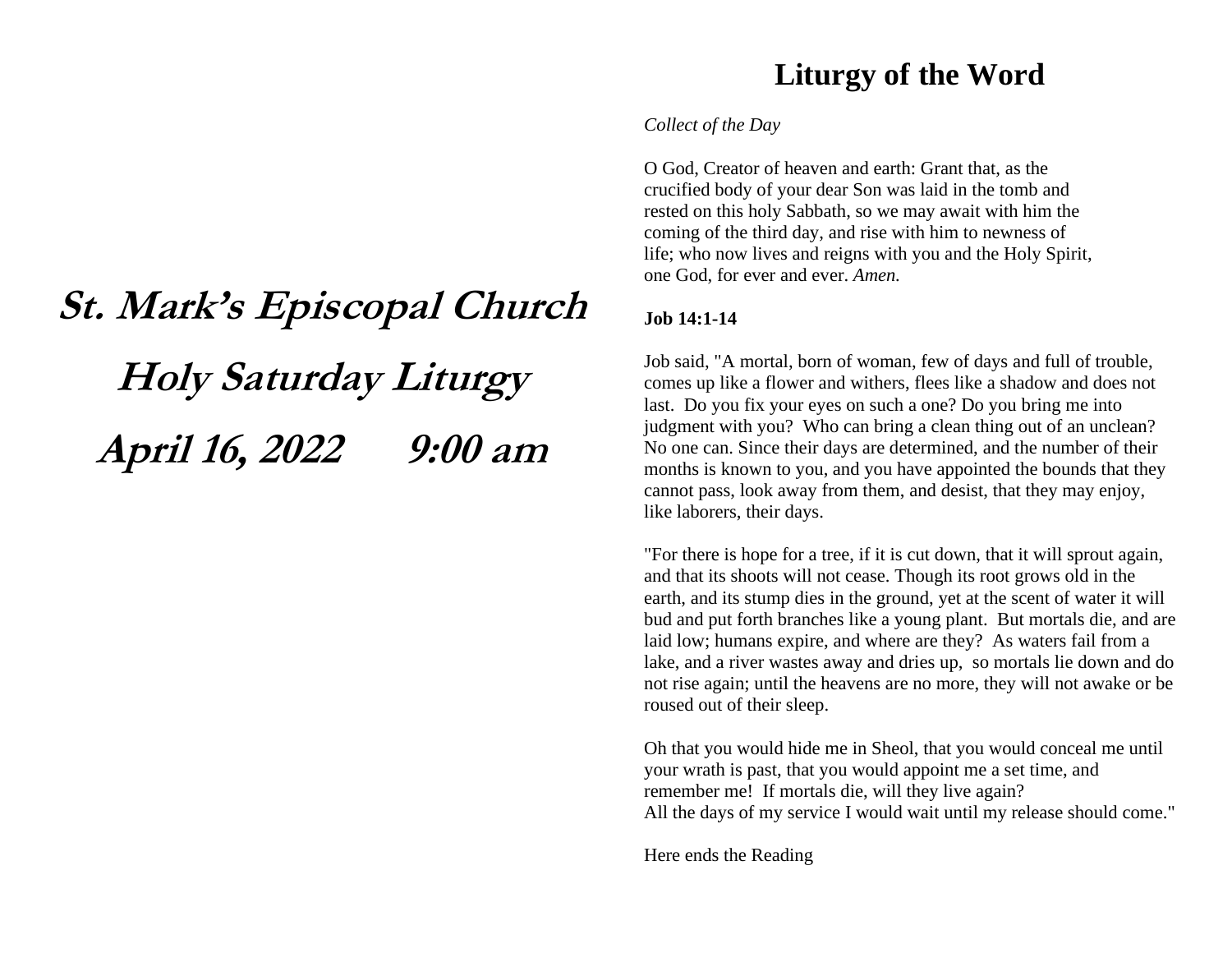#### **Psalm 31:1-4, 15-16**

1 In you, O God, have I taken refuge; let me never be put to shame; \* deliver me in your righteousness.

2 Incline your ear to me; \* make haste to deliver me.

3 Be my strong rock, a castle to keep me safe, for you are my crag and my stronghold; \* for the sake of your Name, lead me and guide me.

4 Take me out of the net that they have secretly set for me, \* for you are my tower of strength.

15 My times are in your hand; \* rescue me from the hand of my enemies, and from those who persecute me.

16 Make your face to shine upon your servant, \* and in your loving-kindness save me."

#### **1 Peter 4:1-8**

Since Christ suffered in the flesh, arm yourselves also with the same intention (for whoever has suffered in the flesh has finished with sin), so as to live for the rest of your earthly life no longer by human desires but by the will of God. You have already spent enough time in doing what the Gentiles like to do, living in licentiousness, passions, drunkenness, revels, carousing, and lawless idolatry. They are surprised that you no longer join them in the same excesses of dissipation, and so they blaspheme. But they will have to give an accounting to him who stands ready to judge the living and the dead. For this is the reason the gospel was proclaimed even to the dead, so that, though they had been judged in the flesh as everyone is judged, they might live in the spirit as God does. The end of all things is near; therefore be serious and discipline yourselves for the sake of your

prayers. Above all, maintain constant love for one another, for love covers a multitude of sins.

Here ends the Reading

#### **Matthew 27:57-66**

When it was evening, there came a rich man from Arimathea, named Joseph, who was also a disciple of Jesus. He went to Pilate and asked for the body of Jesus; then Pilate ordered it to be given to him. So Joseph took the body and wrapped it in a clean linen cloth and laid it in his own new tomb, which he had hewn in the rock. He then rolled a great stone to the door of the tomb and went away. Mary Magdalene and the other Mary were there, sitting opposite the tomb.

The next day, that is, after the day of Preparation, the chief priests and the Pharisees gathered before Pilate and said, "Sir, we remember what that impostor said while he was still alive, `After three days I will rise again.' Therefore command the tomb to be made secure until the third day; otherwise his disciples may go and steal him away, and tell the people, `He has been raised from the dead,' and the last deception would be worse than the first." Pilate said to them, "You have a guard of soldiers; go, make it as secure as you can." So they went with the guard and made the tomb secure by sealing the stone.

Here ends the Reading

**Homily The Reverend Nancy L. Threadgill**

#### *Celebrant and People*

*In the midst of life we are in death; from whom can we seek help? From you alone, O Lord, who by our sins are justly angered.*

*Holy God, Holy and Mighty, Holy and merciful Savior, deliver us not into the bitterness of eternal death.*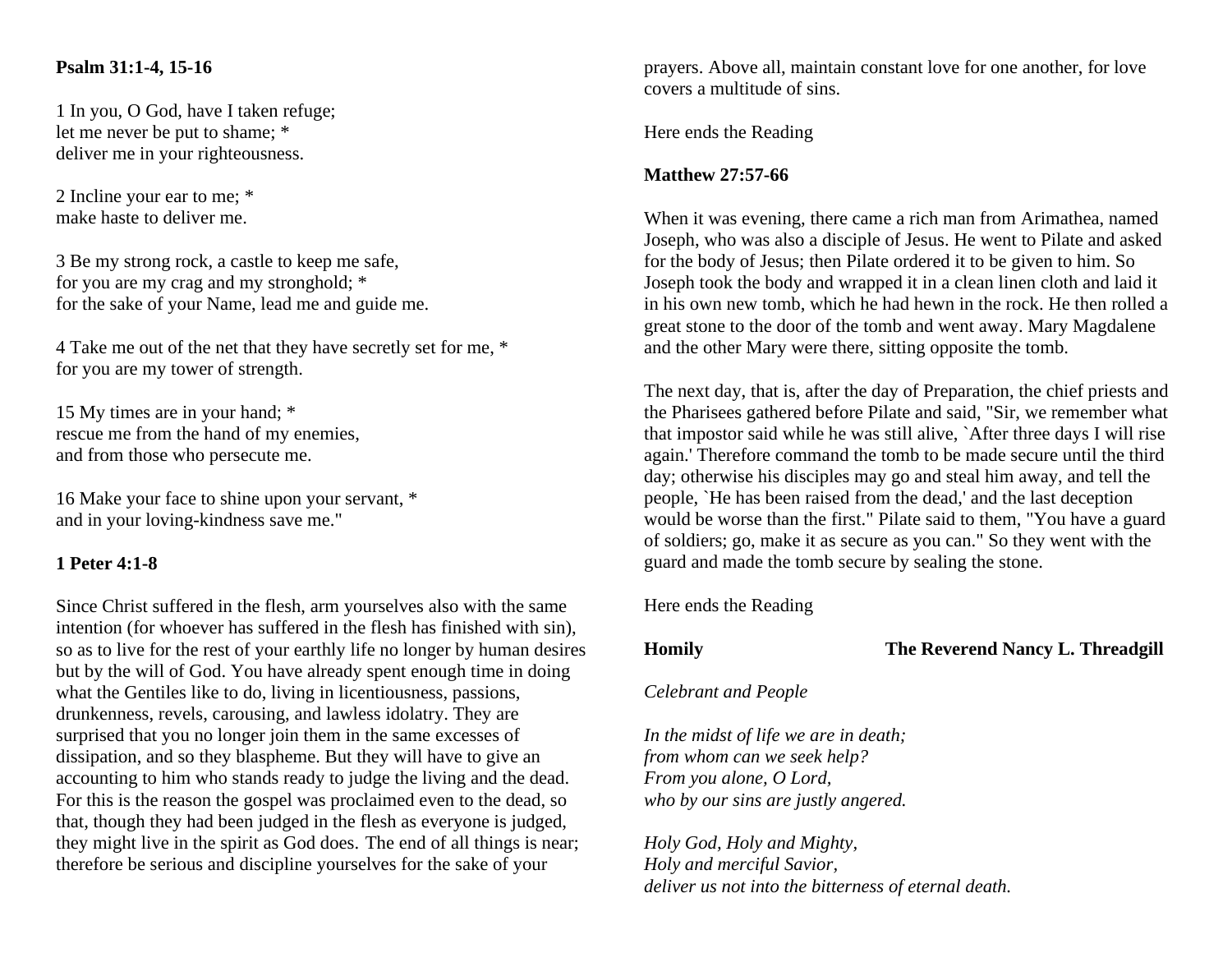*Lord, you know the secrets of our hearts; shut not your ears to our prayers, but spare us, O Lord.*

*Holy God, Holy and Mighty, Holy and merciful Savior, deliver us not into the bitterness of eternal death.*

*O worthy and eternal Judge, do not let the pains of death turn us away from you at our last hour.*

*Holy God, Holy and Mighty, Holy and merciful Savior, deliver us not into the bitterness of eternal death.*

#### **Prayers**

Officiant The Lord be with you. People *And also with you.* Officiant Let us pray.

#### Officiant and People

| Our Father, who art in heaven,                                   | Our Father in heaven,           |
|------------------------------------------------------------------|---------------------------------|
| hallowed be thy Name,                                            | hallowed be your Name,          |
| thy kingdom come,                                                | your kingdom come,              |
| thy will be done,                                                | your will be done,              |
| on earth as it is in heaven.                                     | on earth as in heaven.          |
| Give us this day our daily bread. Give us today our daily bread. |                                 |
| And forgive us our trespasses,                                   | Forgive us our sins             |
| as we forgive those                                              | as we forgive those             |
| who trespass against us.                                         | who sin against us.             |
| And lead us not into temptation,                                 | Save us from the time of trial, |
| but deliver us from evil.                                        | and deliver us from evil.       |
| For thine is the kingdom,                                        | For the kingdom, the power,     |

 *and the power, and the glory, for ever and ever. Amen.*

 *and the glory are yours, now and for ever. Amen.*

*Please add you own petitions and thanksgivings at this time.*

God, in your mercy *Hear our prayer*.

The grace of our Lord Jesus Christ, and the love of God, and the fellowship of the Holy Spirit, be with us all evermore. *Amen. 2 Corinthians 13:14*

From *Book of Common Prayer* 1979

#### **Sabbath**

Sabbath is time that is made holy by being set apart for rest. Sabbath is a way of remembering that we are not God, that everything is not up to us, and that no matter what we may acquire or achieve in this lifetime, we are still mortals, and yet we are still beloved. Through the practice of Sabbath, we learn that we do not have to produce or earn our way to our value as human beings. That value is intrinsic, like that of the whole of creation. But in our culture, we seldom take time to truly observe this practice of Sabbath. We may take days off from work or school, but even those days are usually spent doing other kinds of work that we never seem to have time for during the week. Our culture has taught us that idle time is wasteful—a squandering of the precious time that God has given us. But this attitude runs counter to the Third Commandment, as well as God's own behavior in the story of creation and on the day after Jesus' death. On the Sabbath, God and Jesus rest.

Take some time today to rest. Ponder the unspeakable gift of doing nothing. Free yourself from the worries of your earthly labors, and allow yourself to just be. We are, after all, human *be*-ings, not human *do*-ings. Think about what this Holy Week has meant to you, and what lessons you have learned along the way. Refrain from your Easter celebrations just a little longer. Try to take in this holy moment of rest.